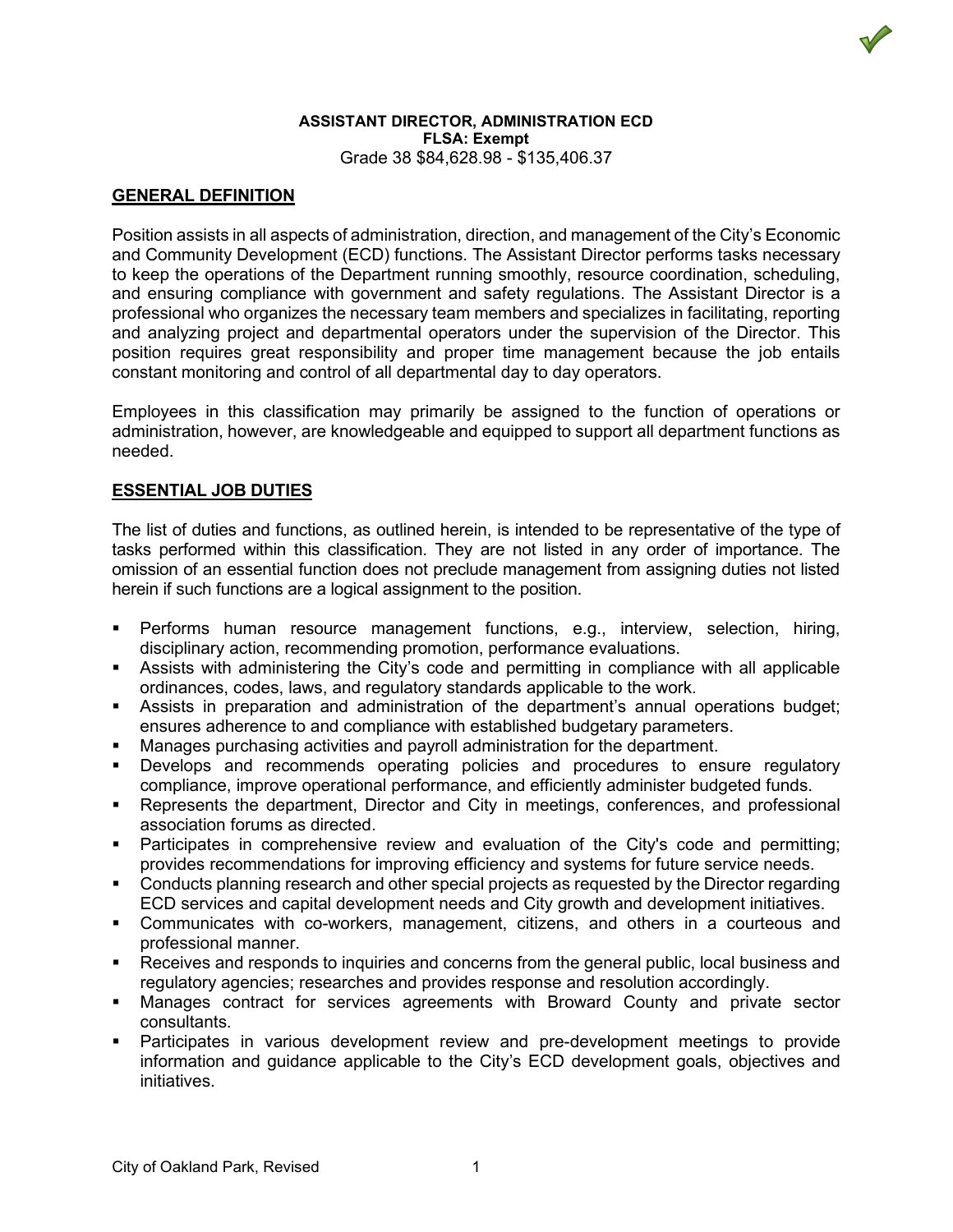### **ASSISTANT DIRECTOR, ADMINISTRATION ECD FLSA: Exempt** Grade 38 \$84,628.98 - \$135,406.37

- Compiles, tracks, and analyzes performance measures for computation of code, permitting and lien process, with the ability to write detailed reports concerning the administration of both performance measures.
- Requires regular attendance to scheduled work shifts.

# **KNOWLEDGE, SKILLS & ABILITIES**

- Substantial knowledge of the principles and practices applied to the organization, management, and administration of a multi-function department of technically diverse disciplines.
- Substantial knowledge of the municipal services, public utilities, building administration, and capital projects management principles and practices applied to municipal public works.
- Substantial knowledge of the body of available and current information resources applicable to the department's functions for technical research purposes and for special projects.
- Considerable knowledge of legislation affecting code and permitting and growth management as applied to current and projected demographic trends relevant to Florida.
- Considerable knowledge of the development functions of municipal and county government, including the Broward County Law Enforcement, Code Compliance and other departments in the City.
- Considerable knowledge of the principles and practices of public administration, including budget preparation and personnel management.
- Considerable knowledge of modern office practices, with emphasis on computer literacy, word processing, spreadsheet applications, and electronic records and file management.
- Ability to plan, assign, manage and review the work of others in a manner conducive to full performance and compliance with established code, ordinance, statutes and regulatory standards applicable to the work.
- Ability to evaluate, analyze, and provide recommendations regarding provision of municipal services, or other information as may be determined by City Administration.
- Ability to establish and maintain effective working relationships with internal and external customers, as well as governing and appointed authorities.
- Executive-level interpersonal, leadership, planning, management and communications skills.
- Ability to communicate professionally and effectively verbally, in writing, and in presentations.
- A strong customer service orientation in work and communication with coworkers, management, elected officials and citizens.

### **PHYSICAL REQUIREMENTS**

The City of Oakland Park is an Equal Opportunity Employer. In compliance with the Americans with Disabilities Act (42 U.S. C. 12101 et. seq.), the City of Oakland Park will provide reasonable accommodations to qualified individuals with disabilities and encourages both prospective and current employees to discuss potential accommodations with the employer. The physical demands described here are representative of those that must be met by an employee to successfully perform the essential functions of this job.

Tasks involve the ability to exert light physical effort in sedentary to light work, but which may involve some lifting, carrying, pushing and/or pulling of objects and materials of light weight 5-